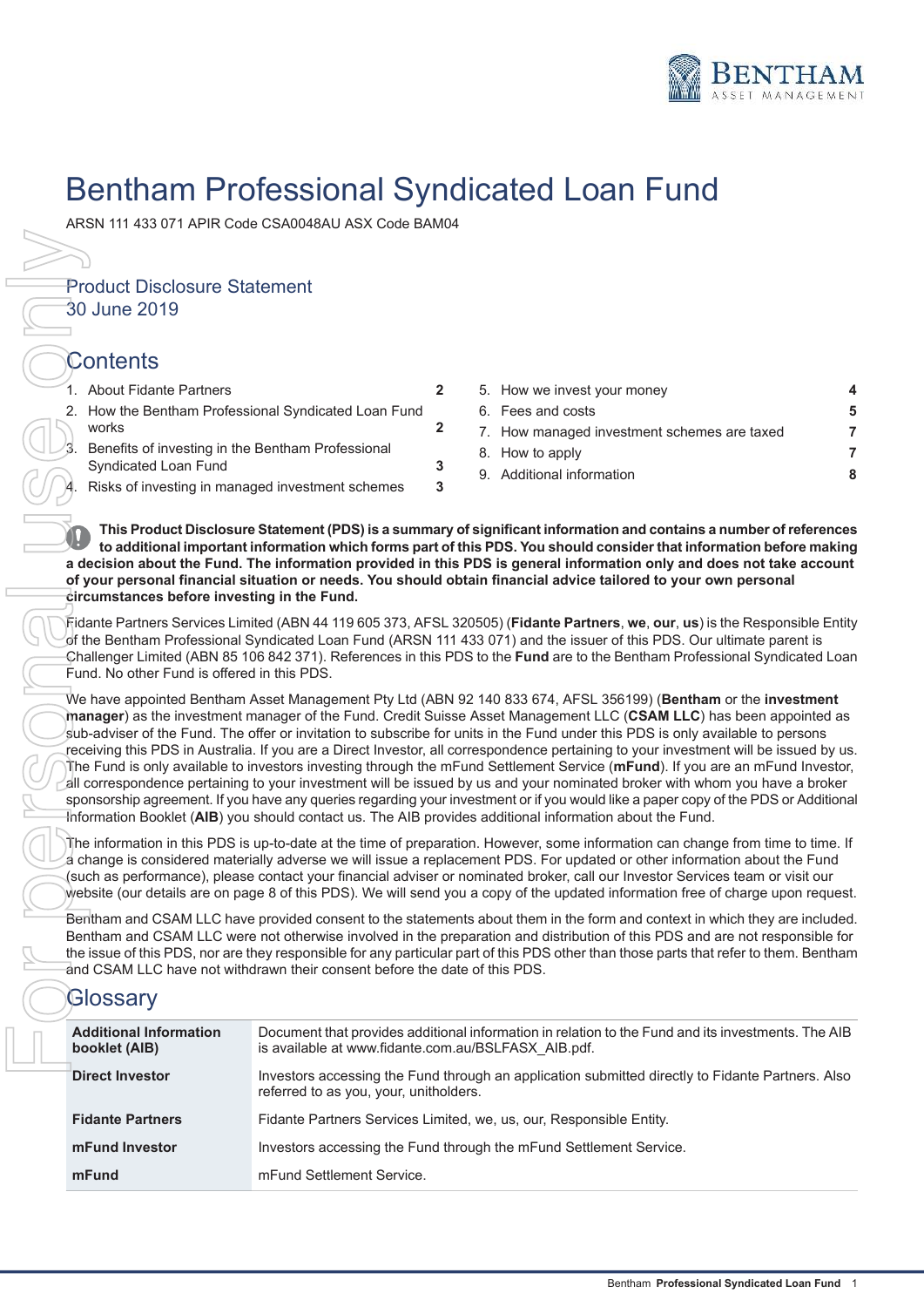## <span id="page-1-0"></span>1. About Fidante Partners

## **Fidante Partners – the Responsible Entity**

Fidante Partners is the Responsible Entity of the Fund. As Responsible Entity, we issue units in the Fund and are legally responsible to the unitholders of the Fund for its operation.

Fidante Partners forms long-term alliances with talented investment professionals to create, grow and support specialist, boutique funds management businesses. We have appointed Bentham as the investment manager of the Fund. We provide back office, administration, and compliance support services to Bentham, allowing Bentham the freedom to focus on investing and managing the assets of the Fund.

A related entity of Fidante Partners has a partial equity stake in Bentham. Neither we, nor any of our related entities, nor Bentham, guarantee the repayment of your capital or the performance of your investment or any particular taxation consequences of investing.

## **Bentham – the investment manager**

Bentham is a specialist fixed interest and credit investment manager. Bentham actively manages a number of credit focused funds with varying risk profiles. The portfolios are designed to generate income while diversifying risk in global credit markets. Bentham's goal is to deliver higher income to investors than can generally be achieved in traditional fixed interest markets with lower volatility than equity markets.

Bentham's investment philosophy is based on a strong credit culture and a systematic investment process, with a focus on the preservation of principal and protection against downside risk. The founders of Bentham previously worked together as part of the Credit Investment Group of Credit Suisse Alternative Capital Inc. If you would like more information on Bentham, please visit their website www.benthamam.com.

### **About Credit Suisse Asset Management (CSAM LLC)**

<span id="page-1-1"></span>CSAM LLC, an SEC Registered Investment Advisor that is an indirectly wholly owned subsidiary of Credit Suisse Group AG, is one of the largest and most experienced non-investment grade credit managers in the United States and Western Europe. It has been appointed as sub-adviser of the Fund and is responsible for security selection.

## 2. How the Bentham Professional Syndicated Loan Fund works

 $\overline{4}$ he Fund is a registered managed investment scheme (also known as a managed fund) that is an unlisted Australian unit trust governed by the constitution together with the Corporations Act 2001 (Cth) (**Corporations Act**) and other laws. Managed funds pool individual investors' monies which are then used to purchase assets in line with the Fund's investment objective.

Investors in the Fund are issued units in the Fund which represent their beneficial interest in the assets of the Fund, but do not give an investor an interest in any particular asset of the Fund. Certain rights are attached to these units and these rights are exercisable by the person who owns the units (referred to as **you**, **Direct Investor**, **mFund Investor**, or **unitholders** throughout this PDS). For specific information on investing, please refer to '8. How to apply' in this PDS.

The number of units you can purchase will depend on the amount being invested and the investment unit price calculated for the day we receive your valid application form.

**You should read the important information about 'How the Fund is governed' in the AIB before making a decision. Go to www.fidante.com.au/BSLFASX\_AIB.pdf. The material relating to 'How the Fund is governed' may change between the time when you read this PDS and when you acquire the product.**

### **Investing**

You can invest in the Fund as an mFund Investor.

The minimum initial investment amount is \$10,000, or \$1,000 when a Regular Savings Plan is established. The Regular Savings Plan is not available to investors investing through the mFund Service. The minimum investment required to use the mFund Service is \$10,000. For additional investments, the minimum one-off additional investment amount is \$1,000 and the minimum Regular Savings Plan amount is \$100 per month. We can vary or waive the minimum investment amounts at any time.

For more information on how to make an investment, refer to '8. How to apply' in this PDS. All individual or joint investors in the Fund must be at least 18 years of age and all new investors must comply with our Customer Identification Program. Please refer to 'Customer Identification Program' in the Fund's AIB available on our website.

## **Withdrawing**

Once invested in the Fund, you can generally withdraw your investment at any time by making a withdrawal (subject to certain requirements).

For Direct Investors and mFund Investors the minimum withdrawal amount is \$1,000. The number of units you can withdraw will depend on the amount being withdrawn and the withdrawal unit price calculated for the day we receive your withdrawal request. In some circumstances, such as when there is a freeze on withdrawals you may not be able to withdraw your funds within the usual period upon request. Refer to 'Withdrawal risk' in this PDS for more information.

### **Unit prices**

Unit prices will vary as the market value of the Fund's assets rise and fall. Unit prices are determined in accordance with the Fund's constitution and are usually calculated each New South Wales business day. We have a Unit Pricing Permitted Discretions Policy which sets out how we will exercise any discretion in relation to the unit pricing. You can request a copy of this policy by contacting us.

### **Processing**

If your valid investment or withdrawal request is received in our Sydney office before 3:00pm Sydney time on a NSW business day (referred to as the **transaction cut-off time**), it will usually be processed using the unit price determined as at the close of business on that day. If your valid investment or withdrawal request is received after the transaction cut-off time, or on a non-business day, it will usually be processed using the applicable unit price calculated as at the close of business on the next business day. We will provide notice if we are to change the transaction cut-off time.

If you are investing through the mFund Settlement Service transaction cut off times may vary. Please contact your nominated broker for further details.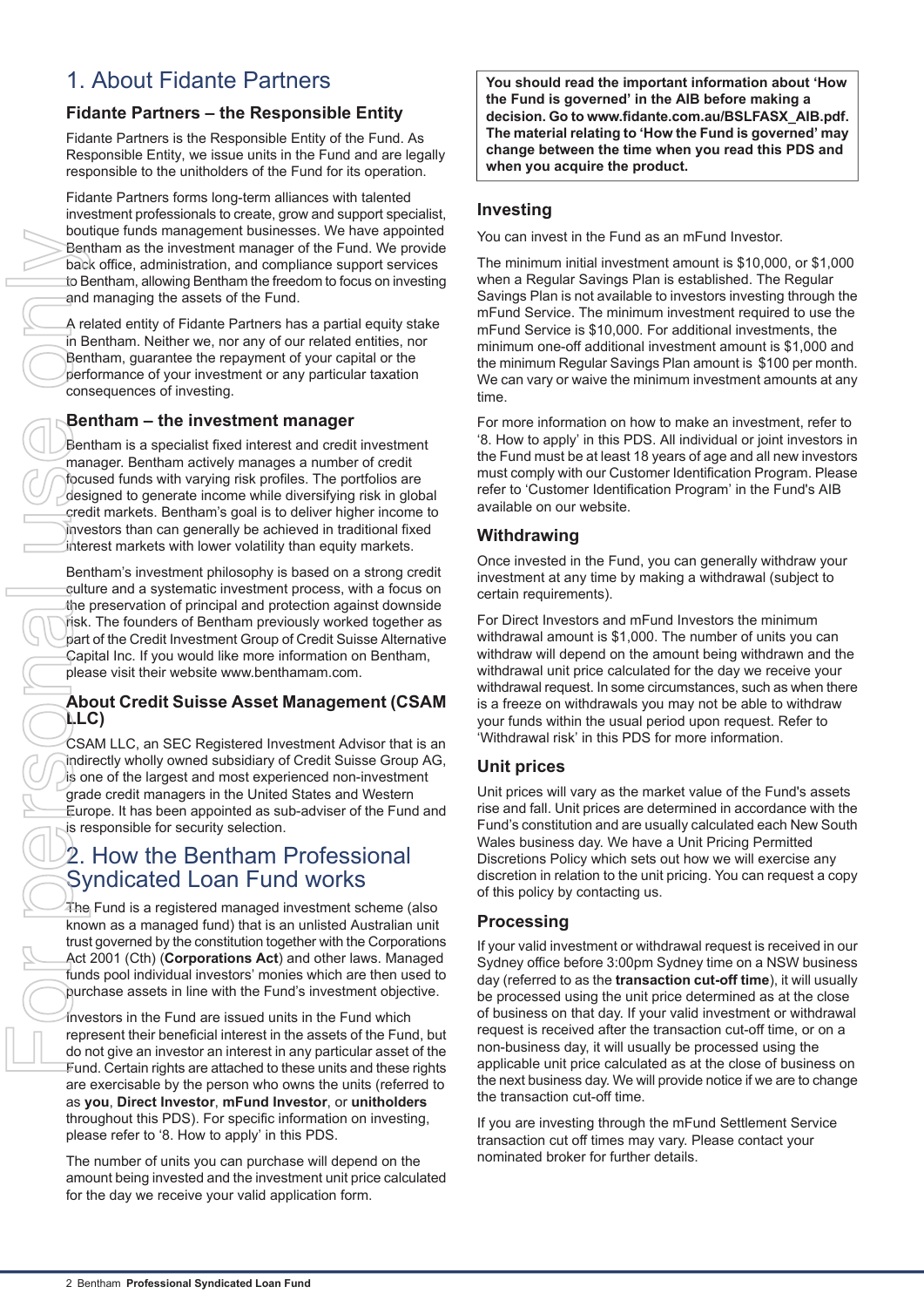## **Frequency of distributions**

The Fund generally pays distributions monthly; however, we do not guarantee any level of distributions and there may be periods in which reduced or no distributions are paid. Distributions will generally be paid directly to a nominated Australian financial institution or reinvested in additional units in the Fund as soon as practicable after the end of the Fund's distribution period.

### **How distributions are calculated**

Distributions you receive will generally represent your share of the distributable income of the Fund and can be made up of both income and net realised capital gains. Your share of any distribution depends on how many units you held at the end of the distribution period as a proportion of the total number of  $\bar{u}$ nits on issue in the Fund at that time.

In certain circumstances, some income and/or net realised capital gains may be held back until the final distribution at the end of June to allow for market volatility.

**You should read the important information about 'Additional information about investing', 'Additional information about withdrawing', 'How unit prices are calculated', and 'Additional information about distributions' in the AIB before making a decision. Go to www.fidante.com.au/BSLFASX\_AIB.pdf. The material relating to 'Additional information about investing', 'Additional information about withdrawing', 'How unit prices are calculated', and 'Additional information about distributions' may change between the time when you read this PDS and when you acquire the product.**

## <span id="page-2-0"></span>3. Benefits of investing in the Bentham Professional Syndicated Loan Fund

### **Significant features and benefits**

**Diversification:** The Fund provides investors with a diversified exposure to the global syndicated loan market that individual investors usually cannot achieve on their own. **Experienced investment team:** The Fund offers access to investment professionals who specialise in syndicated loans. **Seeks to add value:** Primarily invested in the U.S syndicated loan market, the Fund seeks to add value through loan selection and industry rotation.

**Regular and reliable income:** The Fund aims to provide reliable and consistent monthly income.

<span id="page-2-1"></span>**Capital growth:** Potential for capital growth over the medium to long-term through the Fund's exposure to global credit markets.

Refer to '5. How we invest your money' in this PDS for more information on the Fund's investments.

## 4. Risks of investing in managed investment schemes

All investments carry risk. Different strategies carry different levels of risk depending on the assets that make up the strategy. Generally, assets with the potential for the highest long-term returns may also carry the highest level of risk.

When investing in a managed investment scheme, it is important to note that the value of assets in the managed investment scheme and the level of returns will vary. No return is guaranteed. Future returns may differ from past returns and investors may lose some or all of their money invested. Additionally, laws (including tax laws) that affect managed

investment schemes may change in the future, which may have an adverse effect on the returns of managed investment schemes.

The level of acceptable risk will vary compared across investors and will depend upon a range of factors such as age, investment timeframe, risk appetite, the nature and size of other investments held, and the extent to which the Fund fits into a broader financial plan.

Primary risks of the Fund's investment strategy include credit risk, fixed interest risk and interest rate risk.

The significant risks of investing in the Fund are:

#### **Collateral risk**

The Fund enters into derivative arrangements that require it to deliver collateral to the derivative counterparty or clearer.

#### **Counterparty risk**

The other party to a contract (such as a derivative contract or physical security trade) may fail to perform its contractual obligations either in whole or in part.

#### **Credit risk**

The issuer of a fixed interest security may become unable or unwilling to make interest and/or capital payments in full and/or on time, or may not meet other financial obligations.

#### **Currency risk**

Some securities held by the Fund may be denominated in a currency different to Australian Dollars. A change in the value of these currencies relative to the Australian dollar can affect the value of the investments.

#### **Derivative risk**

The value of a derivative is linked to the value of an underlying asset and can be volatile. Risks associated with using derivatives may include, but are not limited to, the value failing to move in line with that of the underlying asset and its potential illiquidity.

#### **Equity security risk**

The value of an equity security is affected by internal (e.g. changes in management) and external (e.g. market sentiment) factors that may impact the performance of the actual company over short or extended period of time.

#### **Fixed income security risk**

Fixed interest securities are affected by interest rate risk and credit risk, with term to maturity and quality of the issuer the main determinant of the impact of these risks.

#### **Fund risk**

The risk that changes to the Fund such as termination, changes to fees, or changes in government policies (including taxation, regulations and laws that may affect the Fund) can have an impact on the potential investment return.

#### **Interest rate risk**

The risk that changes in interest rates may have an adverse impact on the capital value or income of a security.

#### **Liquidity risk**

The risk that the securities in which the Fund is invested, or the Fund itself, may become illiquid. The absence of an established market or shortage of buyers for an investment may result in a loss if the holder of the investment needs to sell it within a particular timeframe. This may also impact an investor's ability to withdraw from the Fund.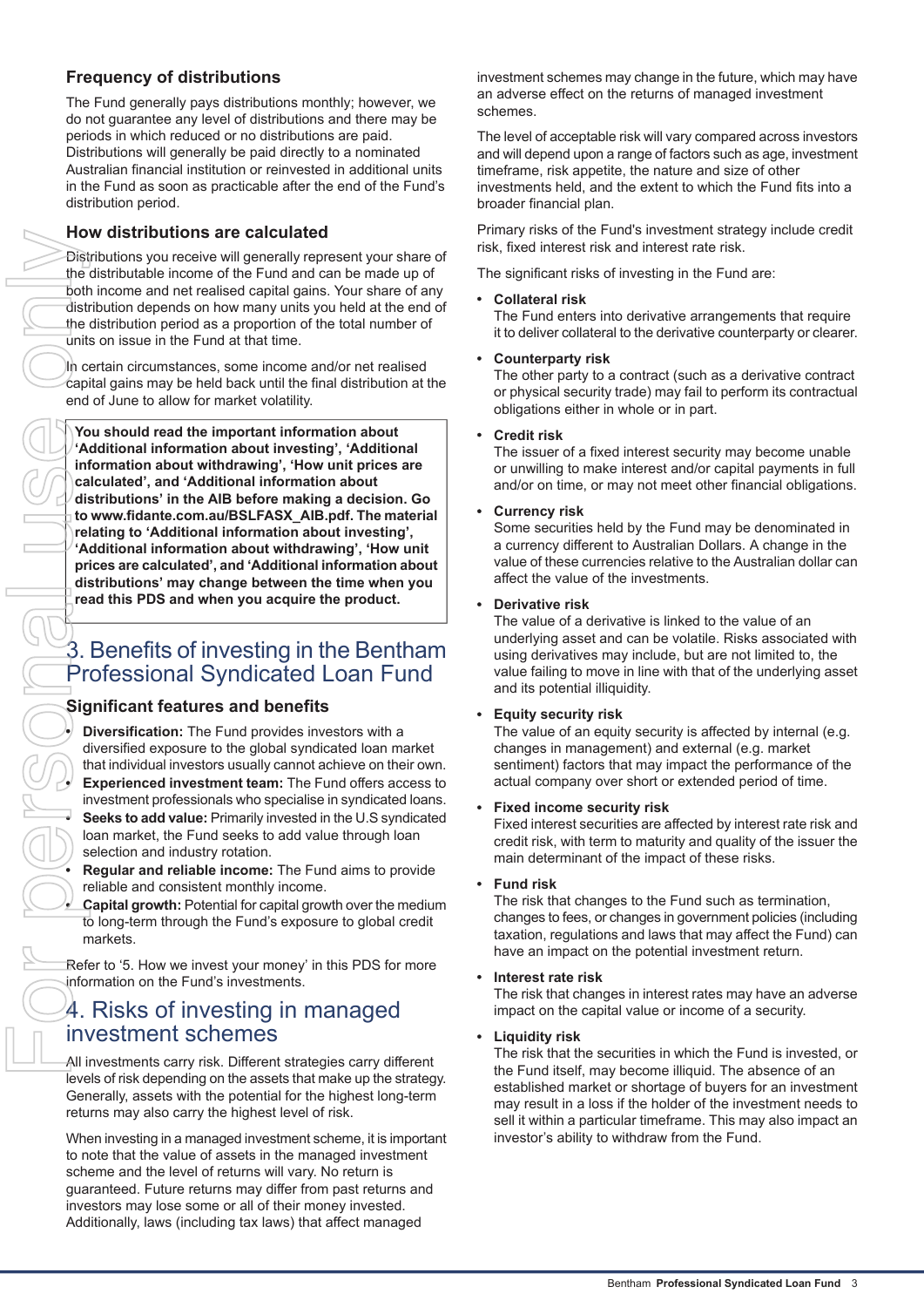#### **Market risk**

The possibility for an investor to experience losses due to factors that affect the overall performance of the financial markets outside the control of the Fund.

**Service provider risk**

The Fund maybe reliant on external service providers in connection with its operation and investment activities. There is a risk with these arrangements that the service providers

may default in the performance of their obligations or seek to terminate the services, affecting the investment activities of the Fund.

**Withdrawal risk**

The risk that we may not meet the generally applicable timeframe for withdrawal requests, may suspend withdrawals or may deem the Fund illiquid.

## <span id="page-3-0"></span>5. How we invest your money

| in the Fund.                                | You should read the important information about 'Additional information about significant risks' in the AIB before<br>making a decision about the Fund. Go to www.fidante.com.au/BSLFASX_AIB.pdf. The material relating to 'Additional<br>information about significant risks' may change between the time when you read this PDS and when you acquire units                                                                                                                                                                                                                                                                                                                                                                                                                                                              |
|---------------------------------------------|---------------------------------------------------------------------------------------------------------------------------------------------------------------------------------------------------------------------------------------------------------------------------------------------------------------------------------------------------------------------------------------------------------------------------------------------------------------------------------------------------------------------------------------------------------------------------------------------------------------------------------------------------------------------------------------------------------------------------------------------------------------------------------------------------------------------------|
| 5. How we invest your money                 | When choosing what to invest in, you should consider the likely investment return of the Fund, the risks associate<br>with investing in the Fund, and your own personal objectives, risk preference and investment time frame.                                                                                                                                                                                                                                                                                                                                                                                                                                                                                                                                                                                            |
| <b>Investment return</b><br>objective       | The Fund aims to achieve investment returns above its benchmark over the suggested minimum<br>investment timeframe.                                                                                                                                                                                                                                                                                                                                                                                                                                                                                                                                                                                                                                                                                                       |
| Minimum suggested<br>investment timeframe   | At least three years                                                                                                                                                                                                                                                                                                                                                                                                                                                                                                                                                                                                                                                                                                                                                                                                      |
| <b>Benchmark</b>                            | Credit Suisse Leverage Loans Index (hedged into AUD)                                                                                                                                                                                                                                                                                                                                                                                                                                                                                                                                                                                                                                                                                                                                                                      |
| <b>Risk level</b>                           | Lower risk<br>Higher risk<br>Typically, lower rewards<br>Typically, higher rewards                                                                                                                                                                                                                                                                                                                                                                                                                                                                                                                                                                                                                                                                                                                                        |
|                                             | 5<br>6<br>3                                                                                                                                                                                                                                                                                                                                                                                                                                                                                                                                                                                                                                                                                                                                                                                                               |
|                                             | Refer to 'Additional information about the Fund's investments' in the AIB for further information about<br>the Fund's risk.                                                                                                                                                                                                                                                                                                                                                                                                                                                                                                                                                                                                                                                                                               |
| <b>Description of the</b><br><b>Fund</b>    | The Fund is actively managed and aims to provide investors with exposure to high yielding investments<br>primarily through the US syndicated loan market (non-investment grade securities) with limited exposure<br>to US corporate debt securities that are rated below investment grade (i.e. high yield bonds) and<br>collateralised debt obligations. It does this by investing in the Bentham Syndicated Loan Fund (ARSN<br>110 077 159) (Underlying Fund). In this PDS, where we refer to the Fund's investments, we generally<br>do so on a 'look-through' basis; that is, we are referring to the underlying assets that the Fund is<br>exposed to through its investment in the Underlying Fund. CSAM LLC has been appointed as<br>sub-adviser of the Underlying Fund and is responsible for security selection. |
|                                             | The Fund is intended to be suitable for investors seeking to invest for at least three years, with a<br>preference for stable income with minimised risk of capital loss. To help you understand the following<br>information relating to the Fund's investments, definitions of the important investment terms are provided<br>in the Fund's Additional Information booklet available on our website.                                                                                                                                                                                                                                                                                                                                                                                                                    |
|                                             | Investment approach                                                                                                                                                                                                                                                                                                                                                                                                                                                                                                                                                                                                                                                                                                                                                                                                       |
|                                             | The Underlying Fund seeks to add value through loan selection and industry rotation, while maintaining<br>a highly diversified portfolio.                                                                                                                                                                                                                                                                                                                                                                                                                                                                                                                                                                                                                                                                                 |
|                                             | Bottom-up analysis is used to select individual investments and a conservative approach is employed<br>with regard to credit selection, emphasising the preservation of principal. Investments are made in<br>different industries and geographies and with different issuers. Loans are managed on the belief that<br>returns above benchmark are driven by a strong credit culture and a systematic investment process.<br>Security selection is based on value relative to the capital structure of comparable companies and<br>industries. The preservation of principal and protection against downside risk plays an important role<br>in the investment process. The Underlying Fund has a high level of industry and issuer diversification.                                                                      |
| 4 Bentham Professional Syndicated Loan Fund |                                                                                                                                                                                                                                                                                                                                                                                                                                                                                                                                                                                                                                                                                                                                                                                                                           |

#### **Investment approach**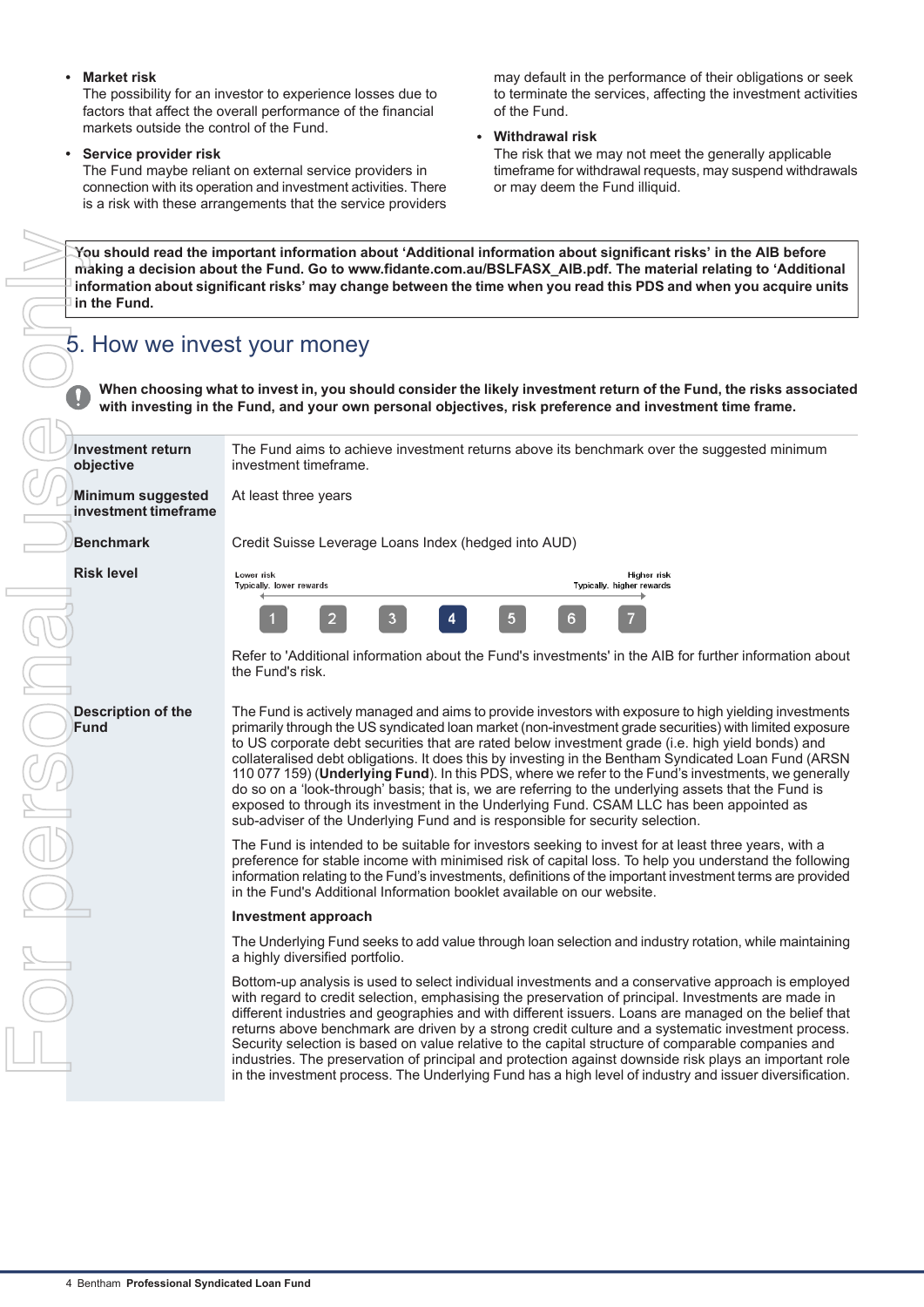**Strategic asset allocation ranges<sup>1</sup>**

**Labour standards or environmental, social or ethical (ESG) considerations**

**Changes to investment policy**

#### **Investment universe and portfolio construction**

The Underlying Fund typically invests in the senior secured syndicated loan market but may have limited exposure to other credit investments including, but not limited to senior loans, second lien loans, high yield bonds, credit default swaps, collateralised debt obligations, repurchase agreements and reverse repurchase agreements.

The Underlying Fund's investments are typically denominated in United States dollars but may also be denominated in other currencies including Australian dollars, Euros and Pounds. It may also use derivatives as a risk management tool, which include, but are not limited to, currency swaps, interest rate swaps and credit default swaps. The final portfolio reflects a rigorous fundamental approach to credit portfolio management.

Portfolio construction guidelines promote diversification by limiting the:

- $\bullet$ maximum portfolio exposure to any single issuer to 2% of the net asset value of the Underlying Fund (for non-investment grade securities);
- maximum portfolio exposure to any single industry sector will generally be 10% of the Underlying Fund's investments but will allow two industries to be up to 15% and one industry up to 13.5%; and
- minimum number of issuer exposures to 60.

#### **Currency strategy**

Bentham aims to fully hedge any foreign currency exposure back to the Australian dollar. Please refer to 'Currency risk' for additional information.

| Asset class <sup>2</sup>        | Min $(\%)$ | Max $(\%)$ |
|---------------------------------|------------|------------|
| Syndicated loan                 | 60         | 100        |
| High yield bonds                |            | 15         |
| Non-rated debt securities       |            | 10         |
| Collateralised debt obligations |            | 10         |

1 These are asset allocation ranges for the Fund. If market movements, investments into or withdrawals from the Fund, or changes in the nature of an investment, cause the Fund to move outside these ranges, or a limit set out in this PDS, this will be addressed by us or Bentham as soon as reasonably practicable.

2 These ranges are based on net exposures and may vary in accordance with hedging. The Fund will also generally include an exposure to cash at bank.

Bentham believes ESG analysis can assist in the identification of risks which can significantly impact credit worthiness. While Bentham takes into account labour, environmental, social and governance considerations when selecting, retaining or realising underlying investments, it does not adhere to any particular set of standards nor does Bentham have a predetermined view as to what constitutes a labour, environmental, social or ethical consideration, as these are determined on a case-by-case basis. Bentham's consideration of ESG factors is detailed further in the AIB.

The constitution of the Fund permits a wide range of investments and gives us, as Responsible Entity, broad investment powers. We may change the investment manager and/or vary the investment objectives, strategies, benchmarks, asset allocation ranges and processes of the Fund. We will give unitholders written notice of any material variation which we believe they would not have reasonably expected.

<span id="page-4-0"></span>**You should read the important information about 'Additional information about the Fund's investments' in the AIB before making a decision. Go to www.fidante.com.au/BSLFASX\_AIB.pdf. The material relating to 'Additional information about the Fund's investments' may change between the time when you read this PDS and when you acquire the product.**

## 6. Fees and costs

#### **Consumer advisory warning**

#### **Did you know?**

Small differences in both investment performance and fees and costs can have a substantial impact on your long term returns. For example, total annual fees and costs of 2% of your account balance rather than 1% could reduce your final return by up to 20% over a 30 year period (for example, reduce it from \$100,000 to \$80,000). You should consider whether features such as superior investment performance or the provision of better member services justify higher fees and costs. You may be able to negotiate to pay lower contribution fees and management costs where applicable. Ask the fund or your financial adviser.

#### **To find out more**

If you would like to find out more, or see the impact of the fees based on your own circumstances, the Australian Securities and Investments Commission (**ASIC**) website [\(www.moneysmart.gov.au](http://www.moneysmart.gov.au)) has a managed funds fee calculator to help you estimate the effects of fees and costs on your investments.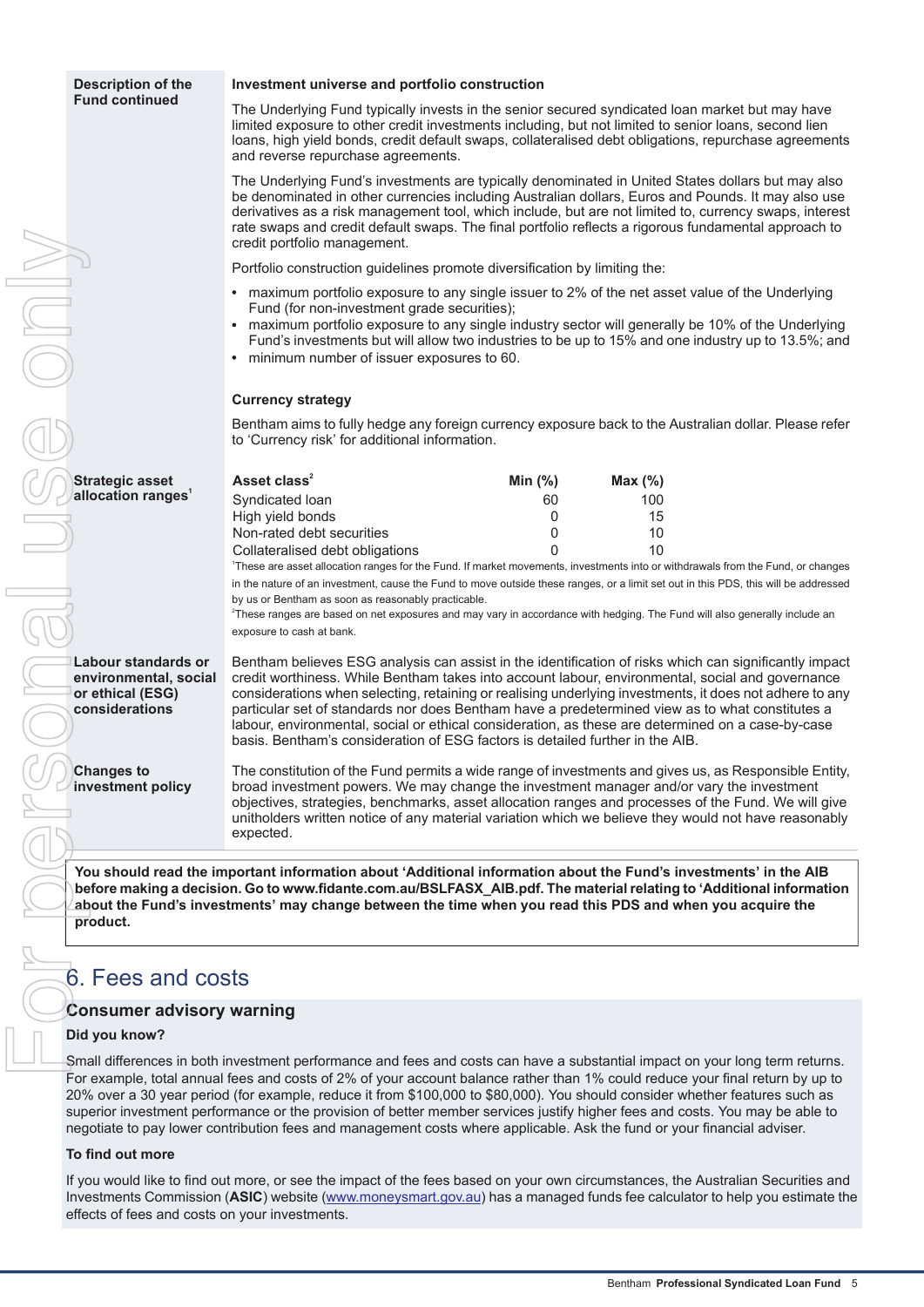This table shows fees and other costs that you may be charged in the Fund and can be used to compare costs between different funds. These fees and costs may be deducted from your money, from the returns on your investment or, in the case of the Fund, from the Fund assets as a whole. You should read all the information about fees and costs because it is important to understand their impact on your investment.

| Type of fee or cost                                              | <b>Amount</b>                                                                                                                                                                                                                                                                                                          |
|------------------------------------------------------------------|------------------------------------------------------------------------------------------------------------------------------------------------------------------------------------------------------------------------------------------------------------------------------------------------------------------------|
| Fees when your money moves in or out of the<br>Fund <sup>1</sup> |                                                                                                                                                                                                                                                                                                                        |
| Establishment fee                                                | Nil                                                                                                                                                                                                                                                                                                                    |
| Contribution fee                                                 | Nil                                                                                                                                                                                                                                                                                                                    |
| Withdrawal fee                                                   | Nil                                                                                                                                                                                                                                                                                                                    |
| Exit fee                                                         | Nil                                                                                                                                                                                                                                                                                                                    |
| Management costs <sup>2,3,4,5</sup>                              |                                                                                                                                                                                                                                                                                                                        |
| The fees and costs for managing your investment                  | The management costs of the Fund are 0.84% p.a. of the net asset value of<br>the Fund and are comprised of a management fee of 0.84%, indirect costs<br>of 0.00%, and recoverable expenses of 0.00%. Refer to 'Fees and other<br>costs' in the AIB for more information on fees and costs of investing in the<br>Fund. |

## **Example of annual fees and costs for the Fund**

| Establishment lee                                                                                                                                                                                                                                                                                                         |                                                        | INIL         |                                                                                                                                                                                                                                                                                                                                                                                                                                                                                                                                                                                                                                                                                                                                                                                                                                                             |  |  |  |
|---------------------------------------------------------------------------------------------------------------------------------------------------------------------------------------------------------------------------------------------------------------------------------------------------------------------------|--------------------------------------------------------|--------------|-------------------------------------------------------------------------------------------------------------------------------------------------------------------------------------------------------------------------------------------------------------------------------------------------------------------------------------------------------------------------------------------------------------------------------------------------------------------------------------------------------------------------------------------------------------------------------------------------------------------------------------------------------------------------------------------------------------------------------------------------------------------------------------------------------------------------------------------------------------|--|--|--|
| Contribution fee                                                                                                                                                                                                                                                                                                          |                                                        | Nil          |                                                                                                                                                                                                                                                                                                                                                                                                                                                                                                                                                                                                                                                                                                                                                                                                                                                             |  |  |  |
| Withdrawal fee                                                                                                                                                                                                                                                                                                            |                                                        | Nil          |                                                                                                                                                                                                                                                                                                                                                                                                                                                                                                                                                                                                                                                                                                                                                                                                                                                             |  |  |  |
| Exit fee                                                                                                                                                                                                                                                                                                                  |                                                        | Nil          |                                                                                                                                                                                                                                                                                                                                                                                                                                                                                                                                                                                                                                                                                                                                                                                                                                                             |  |  |  |
| Management costs <sup>2,3,4,5</sup>                                                                                                                                                                                                                                                                                       |                                                        |              |                                                                                                                                                                                                                                                                                                                                                                                                                                                                                                                                                                                                                                                                                                                                                                                                                                                             |  |  |  |
| The fees and costs for managing your investment                                                                                                                                                                                                                                                                           |                                                        | Fund.        | The management costs of the Fund are 0.84% p.a. of the net asset value of<br>the Fund and are comprised of a management fee of 0.84%, indirect costs<br>of 0.00%, and recoverable expenses of 0.00%. Refer to 'Fees and other<br>costs' in the AIB for more information on fees and costs of investing in the                                                                                                                                                                                                                                                                                                                                                                                                                                                                                                                                               |  |  |  |
|                                                                                                                                                                                                                                                                                                                           |                                                        |              |                                                                                                                                                                                                                                                                                                                                                                                                                                                                                                                                                                                                                                                                                                                                                                                                                                                             |  |  |  |
| <b>Example of annual fees and costs for the Fund</b><br>compare this product with other managed investment products.                                                                                                                                                                                                      |                                                        |              | A managed funds fee calculator can also be used to calculate the effect of fees and costs on account balances. This table gives<br>an example of how fees and costs in the Fund can affect your investment over a one-year period. You should use this table to                                                                                                                                                                                                                                                                                                                                                                                                                                                                                                                                                                                             |  |  |  |
| <b>Example</b>                                                                                                                                                                                                                                                                                                            | <b>Amount</b>                                          |              | Balance of \$50,000 with a contribution of \$5,000 during the year                                                                                                                                                                                                                                                                                                                                                                                                                                                                                                                                                                                                                                                                                                                                                                                          |  |  |  |
| <b>Contribution fees</b>                                                                                                                                                                                                                                                                                                  | \$0                                                    |              | For every additional \$5,000 you put in, you will be charged \$0.                                                                                                                                                                                                                                                                                                                                                                                                                                                                                                                                                                                                                                                                                                                                                                                           |  |  |  |
| <b>Plus</b> Management<br>costs <sup>1,2,3,4,5</sup>                                                                                                                                                                                                                                                                      | $0.84\%$ p.a. of the<br>net asset value of<br>the Fund |              | And, for every \$50,000 you have in the Fund, you will be charged \$420 each year.                                                                                                                                                                                                                                                                                                                                                                                                                                                                                                                                                                                                                                                                                                                                                                          |  |  |  |
| <b>Equals Cost of Fund</b>                                                                                                                                                                                                                                                                                                |                                                        |              | If you had an investment of \$50,000 at the beginning of the year and you put in an<br>additional \$5,000 during that year, you would be charged fees of:                                                                                                                                                                                                                                                                                                                                                                                                                                                                                                                                                                                                                                                                                                   |  |  |  |
|                                                                                                                                                                                                                                                                                                                           |                                                        | $$420^{4,5}$ |                                                                                                                                                                                                                                                                                                                                                                                                                                                                                                                                                                                                                                                                                                                                                                                                                                                             |  |  |  |
|                                                                                                                                                                                                                                                                                                                           |                                                        |              | What it costs you will depend on the investment option you choose and the<br>fees you negotiate with your fund or financial adviser or your broker.                                                                                                                                                                                                                                                                                                                                                                                                                                                                                                                                                                                                                                                                                                         |  |  |  |
|                                                                                                                                                                                                                                                                                                                           |                                                        |              | This example assumes that the \$5,000 contribution is made at the end of the year and the value of the investment<br>is otherwise consistent, therefore the management costs associated above are calculated using the \$50,000 balance<br>only. Please note that this is just an example. In practice, actual investment balances will vary daily and the actual fees<br>and expenses we charge are based on the value of the Fund, which also fluctuates daily.                                                                                                                                                                                                                                                                                                                                                                                           |  |  |  |
|                                                                                                                                                                                                                                                                                                                           |                                                        |              | 1 An allowance for transaction costs may apply to investments into, and withdrawals from, the Fund (refer to 'Buy/sell spreads' below).                                                                                                                                                                                                                                                                                                                                                                                                                                                                                                                                                                                                                                                                                                                     |  |  |  |
|                                                                                                                                                                                                                                                                                                                           |                                                        |              | Unless otherwise stated, all fees and costs are quoted inclusive of any Goods and Services Tax (GST) and net of any input tax credits (ITCs) or reduced input tax<br>credits (RITCs) as applicable. Where available, the prescribed RITC rate is currently 55% or 75%, depending on the nature of the fee or cost incurred. Due to the<br>impact of GST, ITC and RITC calculations, actual fees may vary slightly from those stated and may be rounded to two decimal places.                                                                                                                                                                                                                                                                                                                                                                               |  |  |  |
| fees be different for different investors?' in 'Fees and other costs'.                                                                                                                                                                                                                                                    |                                                        |              | 3 For certain wholesale clients (as defined in the Corporations Act) we may, at our discretion, negotiate, rebate or waive all or part of our fees. Please refer to 'Can                                                                                                                                                                                                                                                                                                                                                                                                                                                                                                                                                                                                                                                                                    |  |  |  |
| costs.                                                                                                                                                                                                                                                                                                                    |                                                        |              | 4 All estimates of fees and costs in this section are based on information available as at the date of this PDS and reflect the Responsible Entity's reasonable estimates<br>of the typical fees for the current financial year. All other management costs reflect the actual amount incurred for last financial year and the Responsible Entity's<br>reasonable estimates where information was not available as at the date of this PDS. The management costs used in the example of annual fees and costs calculation<br>are based on the actual management costs paid for the Fund for the previous financial year, but may take into account previous years or other amounts where<br>appropriate. All figures have been rounded to two decimal places. Please refer to 'Additional explanation of fees and costs' for more information on management |  |  |  |
|                                                                                                                                                                                                                                                                                                                           |                                                        |              | 5 Please refer to 'Additional explanation of fees and costs' and 'Other payments' in the AIB for more information on costs that may be payable.                                                                                                                                                                                                                                                                                                                                                                                                                                                                                                                                                                                                                                                                                                             |  |  |  |
| <b>Additional explanation of fees and costs</b>                                                                                                                                                                                                                                                                           |                                                        |              | transactional and operational costs of the underlying assets.<br>Management costs are payable from the Fund's assets and<br>are not paid directly from your investment.                                                                                                                                                                                                                                                                                                                                                                                                                                                                                                                                                                                                                                                                                     |  |  |  |
| <b>Management costs</b> – Management costs are comprised of<br>the management fee, indirect costs, and recoverable expenses<br>(including normal operating expenses, abnormal expenses and<br>investment expenses). They do not include transactional and<br>operational costs (i.e. buy/sell spreads) of the Fund or the |                                                        |              | Buy/sell spreads - The buy/sell spread is the difference<br>between the investment unit price and the withdrawal unit price<br>and is stated as a percentage. The buy/sell spread is not a fee<br>paid to us. It is reflected in the unit price and is therefore an                                                                                                                                                                                                                                                                                                                                                                                                                                                                                                                                                                                         |  |  |  |
| 6 Bentham Professional Syndicated Loan Fund                                                                                                                                                                                                                                                                               |                                                        |              |                                                                                                                                                                                                                                                                                                                                                                                                                                                                                                                                                                                                                                                                                                                                                                                                                                                             |  |  |  |

#### **Additional explanation of fees and costs**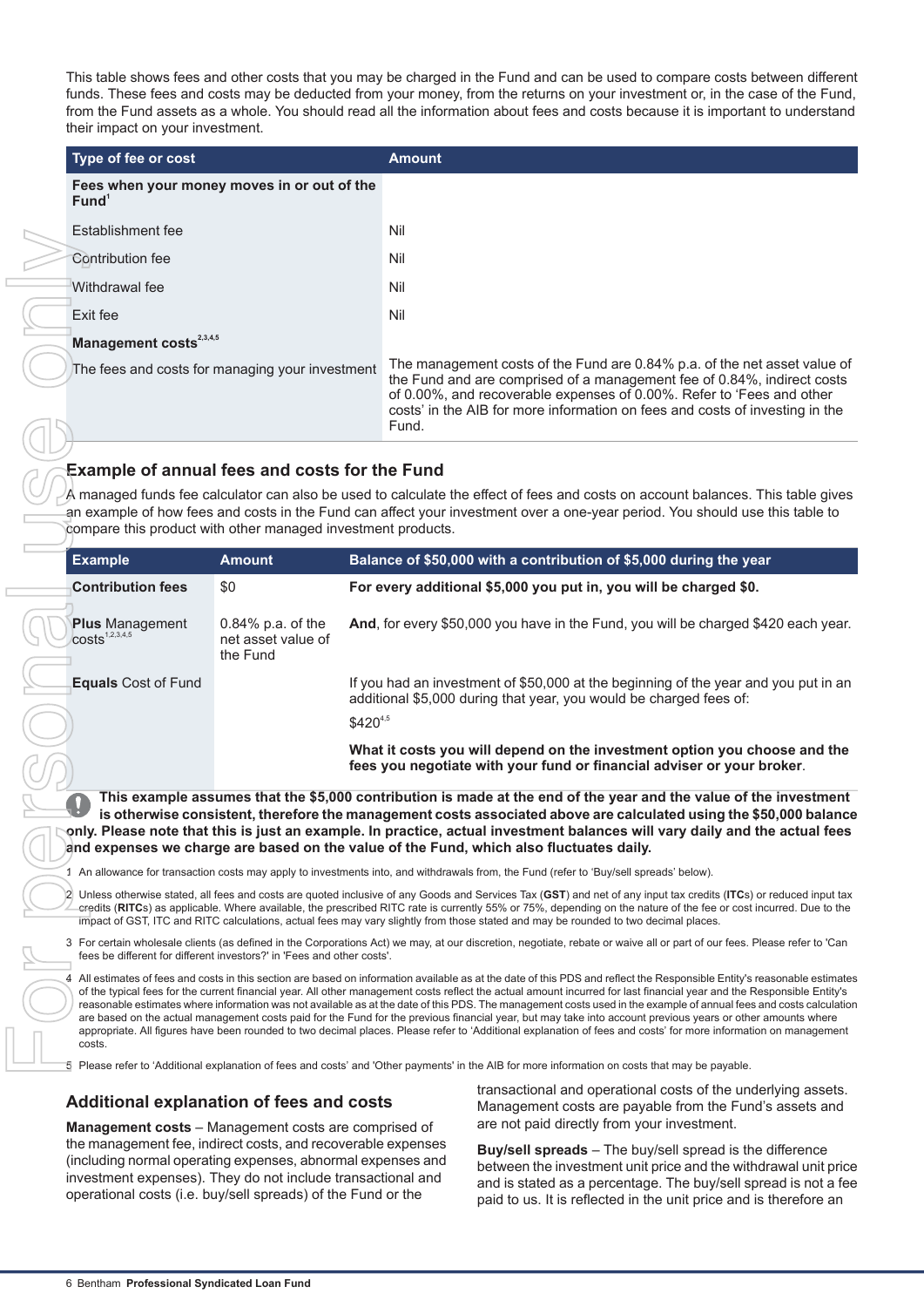additional cost to you. The current buy/sell spread for the Fund is +0.40%/-0.40%. This may vary from time to time and we will provide notification of any changes on our website.

**Other payments** – We may pay fees from our resources to some IDPS operators because they offer the Fund on their investment menus.

**Additional fees may be paid to a financial adviser if one is consulted or broker if accessing the Fund through mFund. You should refer to the financial adviser's statement of advice or broker's Financial Services Guide which provides details of the fees payable.**

## **Can the fees change?**

All fees can change. Reasons for this might include changing economic conditions and changes in regulation. We will give unitholders 30 days' written notice of any proposed increase in fees. We cannot charge more than the Fund's constitution allows. If we wish to raise fees above the amount allowed for in the Fund's constitution, we would first need to obtain the approval of unitholders. We also reserve the right to waive or reduce any of the fees and costs described in this PDS without prior notice.

**You should read the important information about 'Fees and costs' in the AIB before making a decision about this product. Go to**

<span id="page-6-0"></span>**www.fidante.com.au/BSLFASX\_AIB.pdf. The material relating to 'Fees and costs' may change between the time when you read this PDS and when you acquire the product.**

## 7. How managed investment schemes are taxed

**Investing in a registered managed investment scheme is likely to have tax and/or social security consequences and you are strongly advised to seek professional tax advice.**

The Responsible Entity has elected for the Fund to be an Attribution Managed Investment Trust (**AMIT**). It is intended  $L$ that all determined trust components (i.e. assessable income, exempt income and non-assessable non-exempt income) will be attributed to members each year so that the Fund itself is not subject to tax. As an investor you will be assessed for tax on your attributed share of the Fund's taxable income, including any net capital gains. The Fund does not pay tax on behalf of Australian investors. Fidante Partners is not a registered tax (financial) adviser and is not licensed or authorised to provide tax advice. We strongly advise that you obtain your own professional advice regarding your position, as tax and social security laws are complex and subject to change, and investors' individual circumstances vary.

**You should read the important information about 'Taxation considerations' in the AIB before making a decision. Go to www.fidante.com.au/BSLFASX\_AIB.pdf. The material relating to 'Taxation considerations' may change between the time when you read this PDS and when you acquire the product.**

## <span id="page-6-1"></span>8. How to apply

You can invest in the Fund as an mFund Investor.

#### **mFund Investors**

To make your initial investment through the mFund:

- read this PDS and the AIB available on both our website and at www.mFund.com.au;
- place a 'buy order' for units in the Fund through your nominated broker with whom you have a broker sponsorship agreement; you will have to advise your broker that you agree to use mFund and have read the PDS; and
- your broker will process your order using the mFund. Your payment will come out of your relevant broking account.

#### **All investors**

Under the Fund's constitution we can accept or reject applications for investment units into the Fund at any time and are not required to give any reason or grounds for such a refusal. To address money laundering and terrorism risks, verification of each investor's identity is a prerequisite for all new investors. If we do not receive all valid documents with your relevant application form we may not be able to commence your investment or may not process any future withdrawal requests until we receive the required documents.

## **Cooling-off rights**

If you are a retail investor as defined in the Corporations Act you may have a cooling-off right whereby you can change your mind about your investment in the Fund and ask for your money to be repaid. This cooling-off right must be exercised within 14 days from the earlier of:

- when you receive confirmation of your investment; and
- the end of the fifth business day after the day on which your units were issued or sold to you.

### **Complaints**

As part of our commitment to providing quality service to our investors, we endeavour to resolve all complaints quickly and fairly. Our policy is to acknowledge any complaint promptly after receiving it and investigate, properly consider and decide what action (if any) to take and provide a final response to you within 45 days (30 days in relation to privacy complaints). If you have a particular complaint regarding your investment, please do not hesitate to contact us by calling 13 51 53 or writing to us. If you are not happy with our response or how the complaint has been handled you may contact the following external dispute resolution scheme:

The Australian Financial Complaints Authority (**AFCA**), GPO Box 3, Melbourne VIC 3001, Tel: 1800 931 678, email: info@afca.org.au, www.afca.org.au. AFCA provides fair and independent financial services complaint resolution that is free to consumers.

**You should read the important information about 'How to exercise cooling-off rights' and 'Additional information about making a complaint' in the AIB before making a decision. Go to www.fidante.com.au/BSLFASX\_AIB.pdf. The material relating to 'How to exercise cooling-off rights' and 'Additional information about making a complaint' may change between the time when you read this PDS and the day when you acquire the product.**